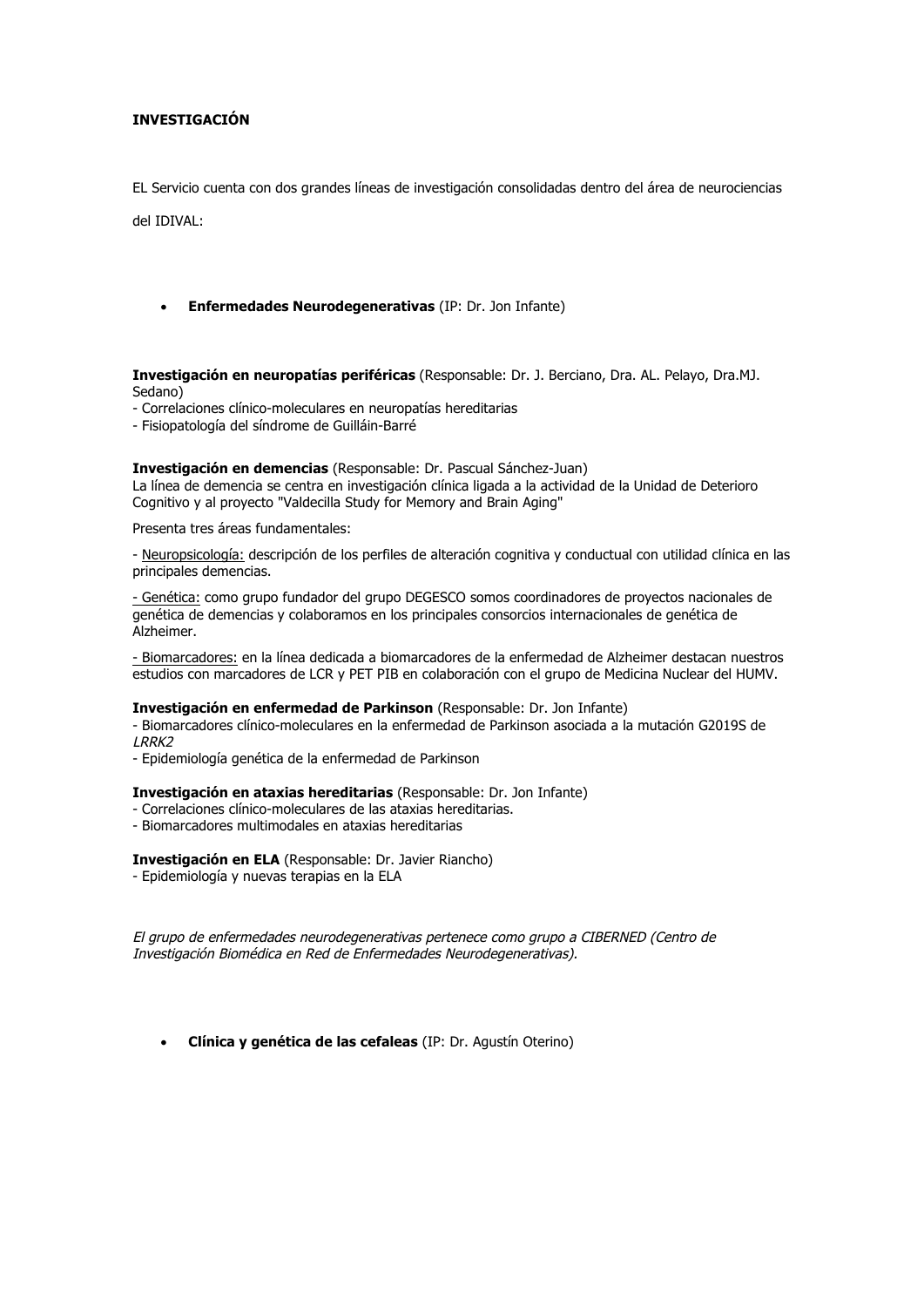### **Publicaciones más relevantes 2017 y 2018**

Alonso-Jimenez A, Kroon RHMJM, Alejaldre-Monforte A, Nuñez-Peralta C, Horlings CGC, van Engelen BGM, Olivé M, González L, Verges-Gil E, Paradas C, Márquez C, Garibaldi M, Gallano P, Rodriguez MJ, Gonzalez-Quereda L, Dominguez Gonzalez C, Vissing J, Fornander F, Eisum AV, García-Sobrino T, Pardo J, García-Figueiras R, Muelas N, Vilchez JJ, Kapetanovic S, Tasca G, Monforte M, Ricci E, Gomez MT, Bevilacqua JA, Diaz-Jara J, Zamorano II, Carlier RY, Laforet P, **Pelayo-Negro A**, Ramos-Fransi A, Martínez A, Marini-Bettolo C, Straub V, Gutiérrez G, Martín MA, Morís G, Fernández-Torrón R, Lopez De Munaín A, Cortes-Vicente E, Querol L, Rojas-García R, Illa I, Diaz-Manera J.

Muscle MRI in a large cohort of patients with oculopharyngeal muscular dystrophy.

**J Neurol Neurosurg Psychiatry**. 2018 Dec 8. pii: jnnp-2018-319578. doi: 10.1136/jnnp-2018-319578. [Epub ahead of print]

Armangue T, Spatola M, Vlagea A, Mattozzi S, Cárceles-Cordon M, Martinez-Heras E, Llufriu S, Muchart J, Erro ME, Abraira L, Moris G, Monros-Giménez L, Corral-Corral Í, Montejo C, Toledo M, Bataller L, Secondi G, Ariño H, Martínez-Hernández E, Juan M, Marcos MA, Alsina L, Saiz A, Rosenfeld MR, Graus F, Dalmau J; **Spanish Herpes Simplex Encephalitis Study Group.**

Frequency, symptoms, risk factors, and outcomes of autoimmune encephalitis after herpes simplex encephalitis: a prospective observational study and retrospective analysis. **Lancet Neurol**. 2018 Sep;17(9):760-772.

### **Berciano J.**

Additional arguments supporting that Franklin Delano Roosevelt's paralytic illness was related to Guillain-Barré syndrome.

**J Med Biogr**. 2018 May;26(2):142-143.

### **Berciano J.**

Axonal pathology in early stages of Guillain-Barré syndrome. **Neurologia**. 2018 Jul 26. pii: S0213-4853(18)30176-2.

**Berciano J,** Terán-Villagrá N.

Sneddon syndrome and non-bacterial thrombotic endocarditis: a clinicopathological study. **J Neurol**. 2018 Sep;265(9):2143-2145.

Bergeron D, Gorno-Tempini ML, Rabinovici GD, Santos-Santos MA, Seeley W, Miller BL, Pijnenburg Y, Keulen MA, Groot C, van Berckel BNM, van der Flier WM, Scheltens P, Rohrer JD, Warren JD, Schott JM, Fox NC, Sanchez-Valle R, Grau-Rivera O, Gelpi E, Seelaar H, Papma JM, van Swieten JC, Hodges JR, Leyton CE, Piguet O, Rogalski EJ, Mesulam MM, Koric L, Nora K, Pariente J, Dickerson B, Mackenzie IR, Hsiung GR, Belliard S, Irwin DJ, Wolk DA, Grossman M, Jones M, Harris J, Mann D, Snowden JS, Chrem-Mendez P, Calandri IL, Amengual AA, Miguet-Alfonsi C, Magnin E, Magnani G, Santangelo R, Deramecourt V, Pasquier F, Mattsson N, Nilsson C, Hansson O, Keith J, Masellis M, Black SE, Matías-Guiu JA, Cabrera-Martin MN, Paquet C, Dumurgier J, Teichmann M, Sarazin M, Bottlaender M, Dubois B, Rowe CC, Villemagne VL, Vandenberghe R, Granadillo E, Teng E, Mendez M, Meyer PT, Frings L, Lleó A, Blesa R, Fortea J, Seo SW, Diehl-Schmid J, Grimmer T, Frederiksen KS, **Sánchez-Juan P**, Chételat G, Jansen W, Bouchard RW, Laforce RJ, Visser PJ, Ossenkoppele R.

Prevalence of amyloid-β pathology in distinct variants of primary progressive aphasia. **Ann Neurol**. 2018 Nov;84(5):729-740.

Borm CDJM, Krismer F, Wenning GK, Seppi K, Poewe W, Pellecchia MT, Barone P, Johnsen EL, Østergaard K, Gurevich T, Djaldetti R, Sambati L, Cortelli P, Petrović I, Kostić VS, Brožová H, Růžička E, Marti MJ, Tolosa E, Canesi M, Post B, Nonnekes J, Bloem BR; **European MSA Study Group (EMSA-SG).** Axial motor clues to identify atypical parkinsonism: A multicentre European cohort study. **Parkinsonism Relat Disord**. 2018 Nov;56:33-40.

Cantero JL, Atienza M, **Sanchez-Juan P, Rodriguez-Rodriguez E, Vazquez-Higuera JL, Pozueta A,** Gonzalez-Suarez A, Vilaplana E, Pegueroles J, Montal V, Blesa R, Alcolea D, Lleo A, Fortea J. Cerebral changes and disrupted gray matter cortical networks in asymptomatic older adults at risk for Alzheimer's disease. **Neurobiol Aging**. 2018 Apr;64:58-67.

Castanedo-Vazquez D, **Bosque-Varela P**, Sainz-Pelayo A, **Riancho J**.

Infectious agents and amyotrophic lateral sclerosis: another piece of the puzzle of motor neuron degeneration.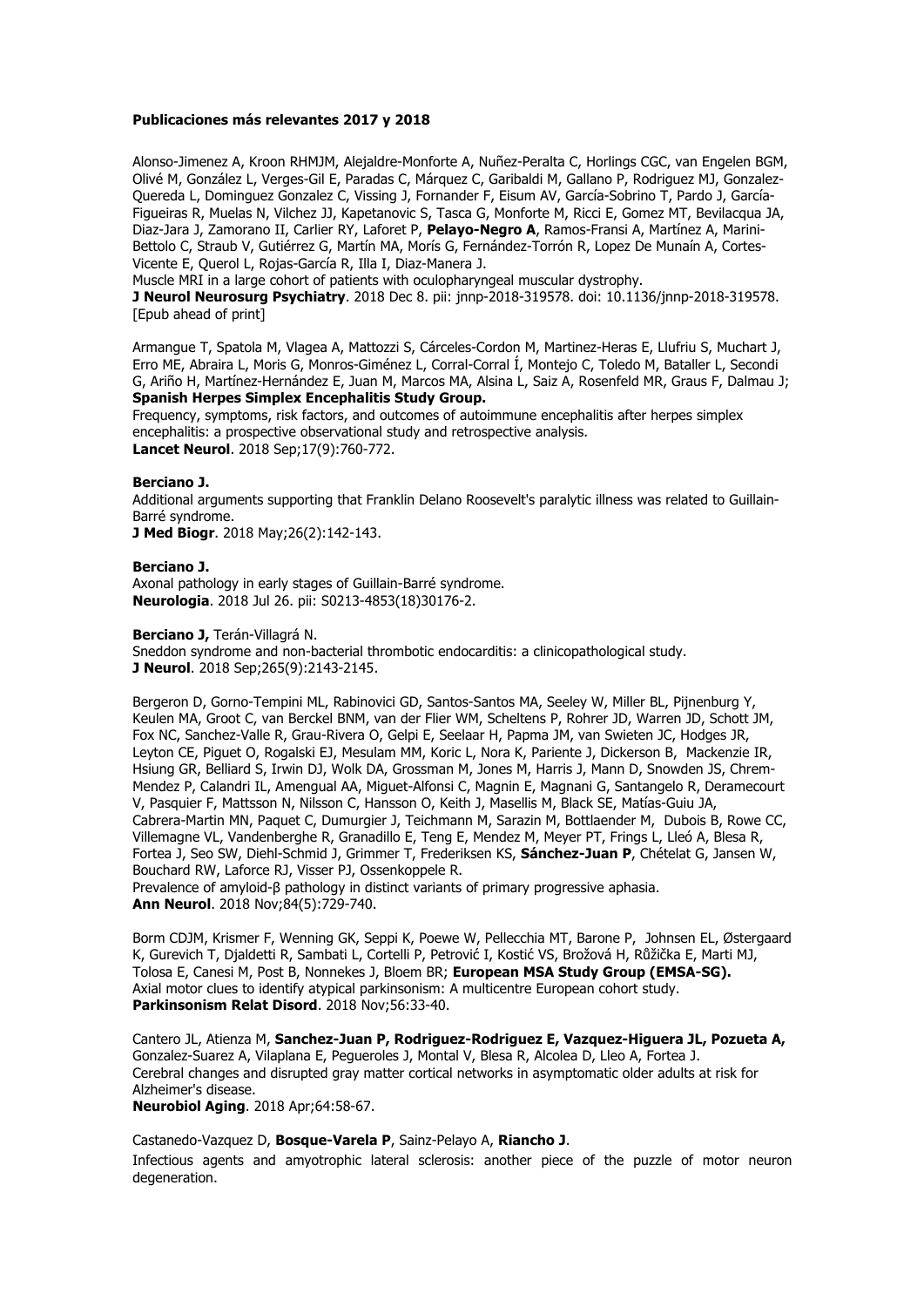### **J Neurol 2018. In press**

Diallo A, Jacobi H, Cook A, Labrum R, Durr A, Brice A, Charles P, Marelli C, Mariotti C, Nanetti L, Panzeri M, Rakowicz M, Sobanska A, Sulek A, Schmitz-Hübsch T, Schöls L, Hengel H, Melegh B, Filla A, Antenora A, **Infante J, Berciano J,** van de Warrenburg BP, Timmann D, Boesch S, Pandolfo M, Schulz JB, Bauer P, Giunti P, Kang JS, Klockgether T, Tezenas du Montcel S.

Survival in patients with spinocerebellar ataxia types 1, 2, 3, and 6 (EUROSCA): a longitudinal cohort study.

**Lancet Neurol.** 2018 Apr;17(4):327-334.

Fernández-Santiago R, Garrido A, **Infante J, González-Aramburu I, Sierra M,** Fernández M, Valldeoriola F, Muñoz E, Compta Y, Martí MJ, Ríos J, Tolosa E, Ezquerra M; Barcelona LRRK2 Study Group†.

α-synuclein (SNCA) but not dynamin 3 (DNM3) influences age at onset of leucine-rich repeat kinase 2 (LRRK2) Parkinson's disease in Spain.

**Mov Disord**. 2018 Apr;33(4):637-641.

García A, **Sedano MJ**, Álvarez-Paradelo S, **Berciano J.** Reversible conduction failure on the deep tendon reflex response recording in early Guillain-Barré syndrome.

**Clin Neurophysiol Pract**. 2018 Nov 3;3:159-163.

Gazulla J, Almárcegui C, **Berciano J.**

Reversible inflammatory neuropathy superimposed on Charcot-Marie-Tooth type 1A disease. **Neurol Sci**. 2018 Apr;39(4):793-794.

**Infante J,** García A, **Serrano-Cárdenas KM**, González-Aguado R, Gazulla J, de Lucas EM, **Berciano J.** Cerebellar ataxia, neuropathy, vestibular areflexia syndrome (CANVAS) with chronic cough and preserved muscle stretch reflexes: evidence for selective sparing of afferent Ia fibres. **J Neurol**. 2018 Jun;265(6):1454-1462.

Jacobi H, du Montcel ST, Bauer P, Giunti P, Cook A, Labrum R, Parkinson MH, Durr A, Brice A, Charles P, Marelli C, Mariotti C, Nanetti L, Sarro L, Rakowicz M, Sulek A, Sobanska A, Schmitz-Hübsch T, Schöls L, Hengel H, Baliko L, Melegh B, Filla A, Antenora A, **Infante J, Berciano J,** van de Warrenburg BP, Timmann D, Szymanski S, Boesch S, Nachbauer W, Kang JS, Pandolfo M, Schulz JB, Melac AT, Diallo A, Klockgether T.

Long-term evolution of patient-reported outcome measures in spinocerebellar ataxias. **J Neurol**. 2018 Sep;265(9):2040-2051.

Jansen WJ, Ossenkoppele R, Tijms BM, Fagan AM, Hansson O, Klunk WE, van der Flier WM, Villemagne VL, Frisoni GB, Fleisher AS, Lleó A, Mintun MA, Wallin A, Engelborghs S, Na DL, Chételat G, Molinuevo JL, Landau SM, Mattsson N, Kornhuber J, Sabri O, Rowe CC, Parnetti L, Popp J, Fladby T, Jagust WJ, Aalten P, Lee DY, Vandenberghe R, Resende de Oliveira C, Kapaki E, Froelich L, Ivanoiu A, Gabryelewicz T, Verbeek MM, **Sanchez-Juan P**, Hildebrandt H, Camus V, Zboch M, Brooks DJ, Drzezga A, Rinne JO, Newberg A, de Mendonça A, Sarazin M, Rabinovici GD, Madsen K, Kramberger MG, Nordberg A, Mok V, Mroczko B, Wolk DA, Meyer PT, Tsolaki M, Scheltens P, Verhey FRJ, Visser PJ; Amyloid Biomarker Study Group, Aarsland D, Alcolea D, Alexander M, Almdahl IS, Arnold SE, Baldeiras I, Barthel H, van Berckel BNM, Blennow K, van Buchem MA, Cavedo E, Chen K, Chipi E, Cohen AD, Förster S, Fortea J, Frederiksen KS, Freund-Levi Y, Gkatzima O, Gordon MF, Grimmer T, Hampel H, Hausner L, Hellwig S, Herukka SK, Johannsen P, Klimkowicz-Mrowiec A, Köhler S, Koglin N, van Laere K, de Leon M, Lisetti V, Maier W, Marcusson J, Meulenbroek O, Møllergård HM, Morris JC, Nordlund A, Novak GP, Paraskevas GP, Perera G, Peters O, Ramakers IHGB, Rami L, **Rodríguez-Rodríguez E**, Roe CM, Rot U, Rüther E, Santana I, Schröder J, Seo SW, Soininen H, Spiru L, Stomrud E, Struyfs H, Teunissen CE, Vos SJB, van Waalwijk van Doorn LJC, Waldemar G, Wallin ÅK, Wiltfang J, Zetterberg H.

Association of Cerebral Amyloid-β Aggregation With Cognitive Functioning in Persons Without Dementia. **JAMA Psychiatry**. 2018 Jan 1;75(1):84-95.

Jiménez-Bonilla JF, Quirce R, de Arcocha-Torres M, Martínez-Rodríguez I, Martínez-Amador N, **Sánchez-Juan P, Pozueta A**, Martín-Láez R, Banzo I, **Rodríguez-Rodríguez E.**  (11)C-PIB retention patterns in white and grey cerebral matter in idiopathic normal pressure hydrocephalus patients. A visual analysis.

**Rev Esp Med Nucl Imagen Mol**. 2018 Mar - Apr;37(2):87-93.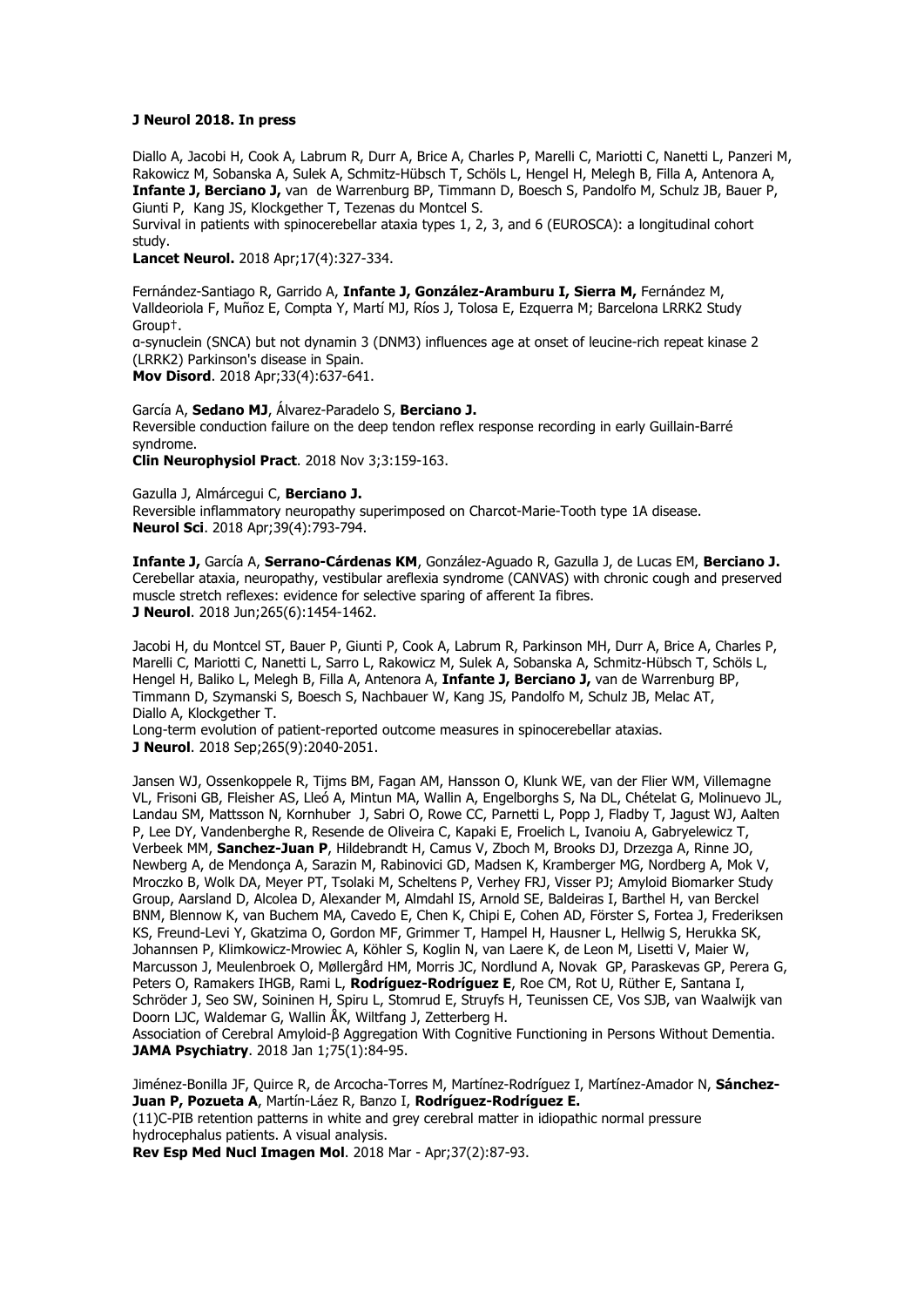Kia DA, Sabir MS, Ahmed S, Trinh J, Bandres-Ciga S; **International Parkinson's Disease Genomics Consortium.** 

LRP10 in α-synucleinopathies.

**Lancet Neurol**. 2018 Dec;17(12):1032.

**Lage C,** Suarez AG, **Pozueta A,** Riancho J, **Kazimierczak M, Bravo M**, Jimenez Bonilla J, de Arcocha Torres M, Quirce R, Banzo I, Vazquez-Higuera JL, Rabinovici GD, **Rodriguez-Rodriguez E, Sánchez-Juan P.** 

Utility of Amyloid and FDG-PET in Clinical Practice: Differences Between Secondary and Tertiary Care Memory Units.

**J Alzheimers Dis**. 2018;63(3):1025-1033.

Lupo V, Frasquet M, Sánchez-Monteagudo A, **Pelayo-Negro AL**, García-Sobrino T, **Sedano MJ**, Pardo J, Misiego M, García-García J, Sobrido MJ, Martínez-Rubio MD, Chumillas MJ, Vílchez JJ, Vázquez-Costa JF, Espinós C, Sevilla T.

Characterising the phenotype and mode of inheritance of patients with inherited peripheral neuropathies carrying MME mutations.

**J Med Genet**. 2018 Dec;55(12):814-823.

Mattsson N, Groot C, Jansen WJ, Landau SM, Villemagne VL, Engelborghs S. Mintun MM, Lleo A, Molinuevo JL, Jagust WJ, Frisoni GB, Ivanoiu A, Chételat G, Resende de Oliveira C, Rodrigue KM, Kornhuber J, Wallin A, Klimkowicz-Mrowiec A, Kandimalla R, Popp J, Aalten PP, Aarsland D, Alcolea D, Almdahl IS, Baldeiras I, van Buchem MA, Cavedo E, Chen K, Cohen AD, Förster S, Fortea J, Frederiksen KS, Freund-Levi Y, Gill KD, Gkatzima O, Grimmer T, Hampel H, Herukka SK, Johannsen P, van Laere K, de Leon MJ, Maier W, Marcusson J, Meulenbroek O, Møllergård HM, Morris JC, Mroczko B, Nordlund A, Prabhakar S, Peters O, Rami L, **Rodríguez-Rodríguez E**, Roe CM, Rüther E, Santana I, Schröder J, Seo SW, Soininen H, Spiru L, Stomrud E, Struyfs H, Teunissen CE, Verhey FRJ, Vos SJB, van Waalwijk van Doorn LJC, Waldemar G, Wallin ÅK, Wiltfang J, Vandenberghe R, Brooks DJ, Fladby T, Rowe CC, Drzezga A, Verbeek MM, Sarazin M, Wolk DA, Fleisher AS, Klunk WE, Na DL, **Sánchez-Juan P**, Lee DY, Nordberg A, Tsolaki M, Camus V, Rinne JO, Fagan AM, Zetterberg H, Blennow K, Rabinovici GD, Hansson O, van Berckel BNM, van der Flier WM, Scheltens P, Visser PJ, Ossenkoppele R.

Prevalence of the apolipoprotein E ε4 allele in amyloid β positive subjects across the spectrum of Alzheimer's disease.

**Alzheimers Dement**. 2018 Jul;14(7):913-924.

Montal V, Vilaplana E, Alcolea D, Pegueroles J, Pasternak O, González-Ortiz S, Clarimón J, Carmona-Iragui M, Illán-Gala I, Morenas-Rodríguez E, Ribosa-Nogué

R, Sala I, Sánchez-Saudinós MB, García-Sebastian M, Villanúa J, Izagirre A, Estanga A, Ecay-Torres M, Iriondo A, Clerigue M, Tainta M, Pozueta A, González A, Martínez-Heras E, Llufriu S, Blesa R, **Sanchez-Juan P**, Martínez-Lage P, Lleó A, Fortea J.

Cortical microstructural changes along the Alzheimer's disease continuum. **Alzheimers Dement**. 2018 Mar;14(3):340-351.

Natera-de Benito D, **Berciano J**, García A, M de Lucas E, Ortez C, Nascimento A. Acute Flaccid Myelitis With Early, Severe Compound Muscle Action Potential Amplitude Reduction: A 3-Year Follow-up of a Child Patient. **J Clin Neuromuscul Dis**. 2018 Dec;20(2):100-101.

Peloso GM, van der Lee SJ; **International Genomics of Alzheimer's Project (IGAP**), Destefano AL, Seshardi S.

Genetically elevated high-density lipoprotein cholesterol through the cholesteryl ester transfer protein gene does not associate with risk of Alzheimer's disease.

**Alzheimers Dement (Amst**). 2018 Sep 22;10:595-598.

Péran P, Barbagallo G, Nemmi F, **Sierra M**, Galitzky M, Traon AP, Payoux P, Meissner WG, Rascol O. MRI supervised and unsupervised classification of Parkinson's disease and multiple system atrophy. **Mov Disord**. 2018 Apr;33(4):600-608

Riancho J, **Sánchez-Juan P.** Circulating Extracellular Vesicles in Human Disease. **N Engl J Med**. 2018 Nov 29;379(22):2180.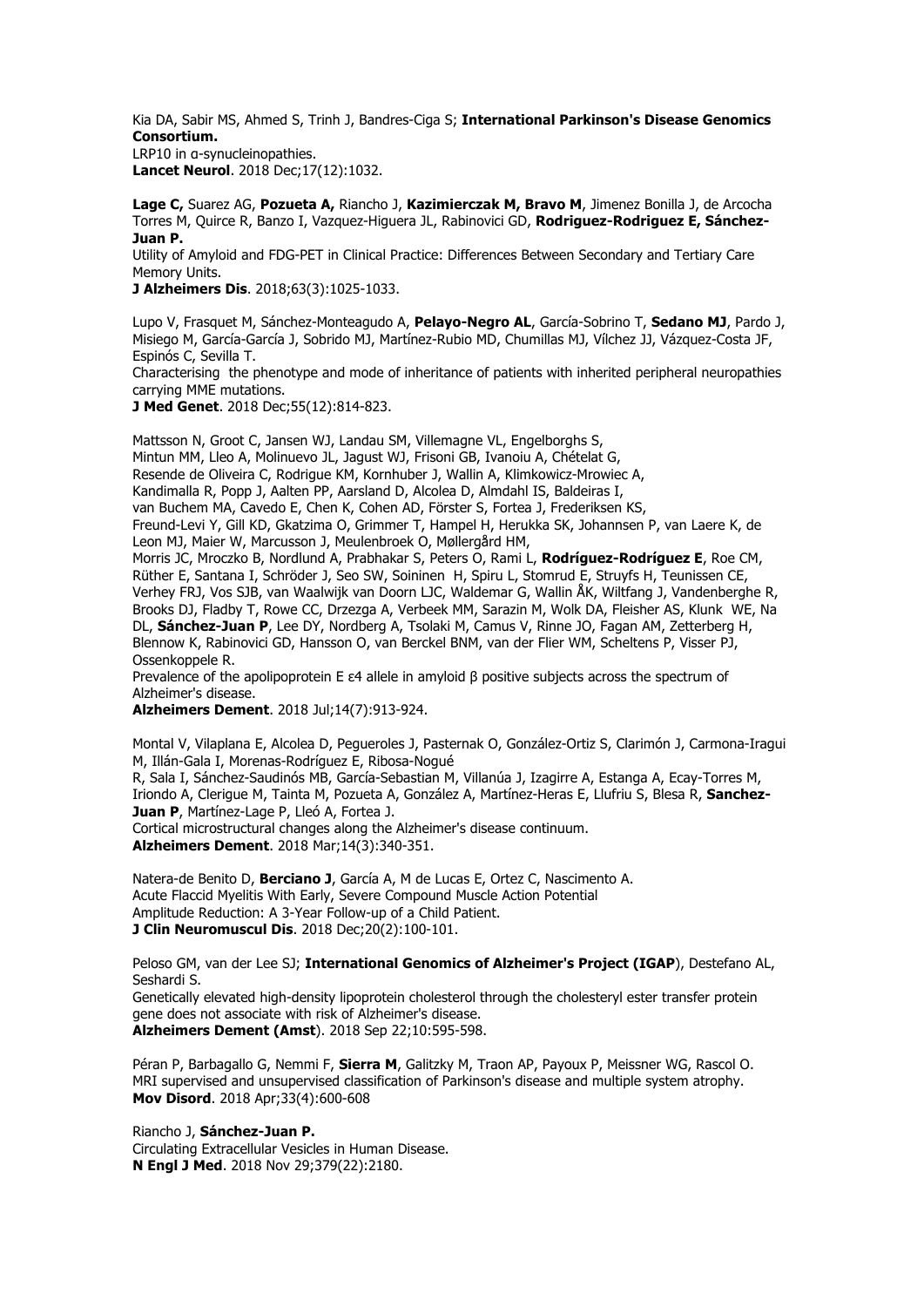**Riancho J**, Gil-Bea FJ, López de Munaín A. Retinoids and amyotrophic lateral sclerosis. **JAMA Neurol** 2018. 75: 1153

**Riancho J**, Gil-Bea FJ, Castanedo-Vazquez D, **Sedano MJ**, Zufiría M, Fernández García de Eulate G, Poza JJ, López de Munaín A.

Clinical evidences supporting the Src/c-Abl pathway as potential therapeutic target in amyotrophic lateral sclerosis.

**J Neurol Sci** 2018.393: 80-82.

Riancho J, Gil-Bea FJ, Castanedo-Vazquez D, **Sedano MJ**, Zufiría M, de Eulate GFG, Poza JJ, de Munaín AL. Clinical evidences supporting the Src/c-Abl pathway as potential therapeutic target in amyotrophic lateral sclerosis.

**J Neurol Sci**. 2018 Oct 15;393:80-82.

**Serrano-Cardenas KM, Sánchez-Rodriguez A, Pozueta A, Pelayo AL,** Riancho J. Mesial encephalitis: an uncommon presentation of neurosyphilis: a case report and review of the literature. **Neurol Sci**. 2018 Jan;39(1):173-176.

Alhassane Diallo, Heike Jacobi, Tanja Schmitz-Hubsch, Arron Cook, Robyn Labrum, Alexandra Durr, MD, Alexis Brice, Perrine Charles, Cecilia Marelli, Caterina Mariotti, Lorenzo Nanetti, Marta Panzeri, Maria Rakowicz, MD, Anna Sobanska, Anna Sulek, Ludger Schols, Holger Hengel, Bela Melegh, Alessandro Filla, Antonella Antenora, **Jon Infante, Jose Berciano,** Bart P. van de Warrenburg, Dagmar Timmann, Sylvia Boesch, Massimo Pandolfo, Jorg B. Schulz, Peter Bauer, Paola Giunti, Laszlo Baliko, Michael H. Parkinson, Jun-Suk Kang, Thomas Klockgether, Sophie Tezenas du Montcel, MD. Body Mass Index Decline Is Related to Spinocerebellar Ataxia Disease Progression. **Mov Disord Clin Pract** 2017 689-697.

**Berciano J**, García A, Gallardo E, Peeters K, **Pelayo-Negro AL**, Álvarez-Paradelo S, Gazulla J, Martínez-Tames M, **Infante J**, Jordanova A. Intermediate Charcot-Marie-Tooth disease: an electrophysiological reappraisal and systematic review.

**J Neurol. 2017** Aug;264(8):1655-1677.

#### **Berciano J**.

Spinal nerve involvemenmt in early Guillain-Barre síndrome: The Haymaker and Kernohan's legacy. J **Neurol Sci** 2017; 382:1-9.

**Berciano J**, Gallardo E, Orizaola P, Marco de Lucas E, García A, **Pelayo-Negro AL**, **Sedano MJ**. Comment on paraparetic Guillain-Barré syndrome: Non-demyelinating reversible conduction failure restricted to the lower limbs. **Muscle Nerve**. 2017 Mar;55(3):445-446.

Cantero JL, Atienza M, **Sanchez-Juan P, Rodriguez-Rodriguez E, Vazquez-Higuera JL, Pozueta A, Gonzalez-Suarez A**, Vilaplana E, Pegueroles J, Montal V, Blesa R, Alcolea D, Lleo A, Fortea J. Cerebral changes and disrupted gray matter cortical networks in asymptomatic older adults at risk for Alzheimer's disease.

**Neurobiol Aging**. 2017 Dec 20;64:58-67.

Fledrich R, Mannil M, Leha A, Ehbrecht C, Solari A, **Pelayo-Negro AL**, **Berciano J**, Schlotter-Weigel B, Schnizer TJ, Prukop T, Garcia-Angarita N, Czesnik D, Haberlová J, Mazanec R, Paulus W, Beissbarth T, Walter MC, Triaal C, Hogrel JY, Dubourg O, Schenone A, Baets J, De Jonghe P, Shy ME, Horvath R, Pareyson D, Seeman P, Young P, Sereda MW. Biomarkers predict outcome in Charcot-Marie-Tooth disease 1A. J Neurol Neurosurg Psychiatry. 2017 Nov;88(11):941-952.

Gazulla J, Almárcegui C, **Berciano J**.

Reversible inflammatory neuropathy superimposed on Charcot-Marie-Tooth type 1A disease. **Neurol Sci**. 2017 Nov 21.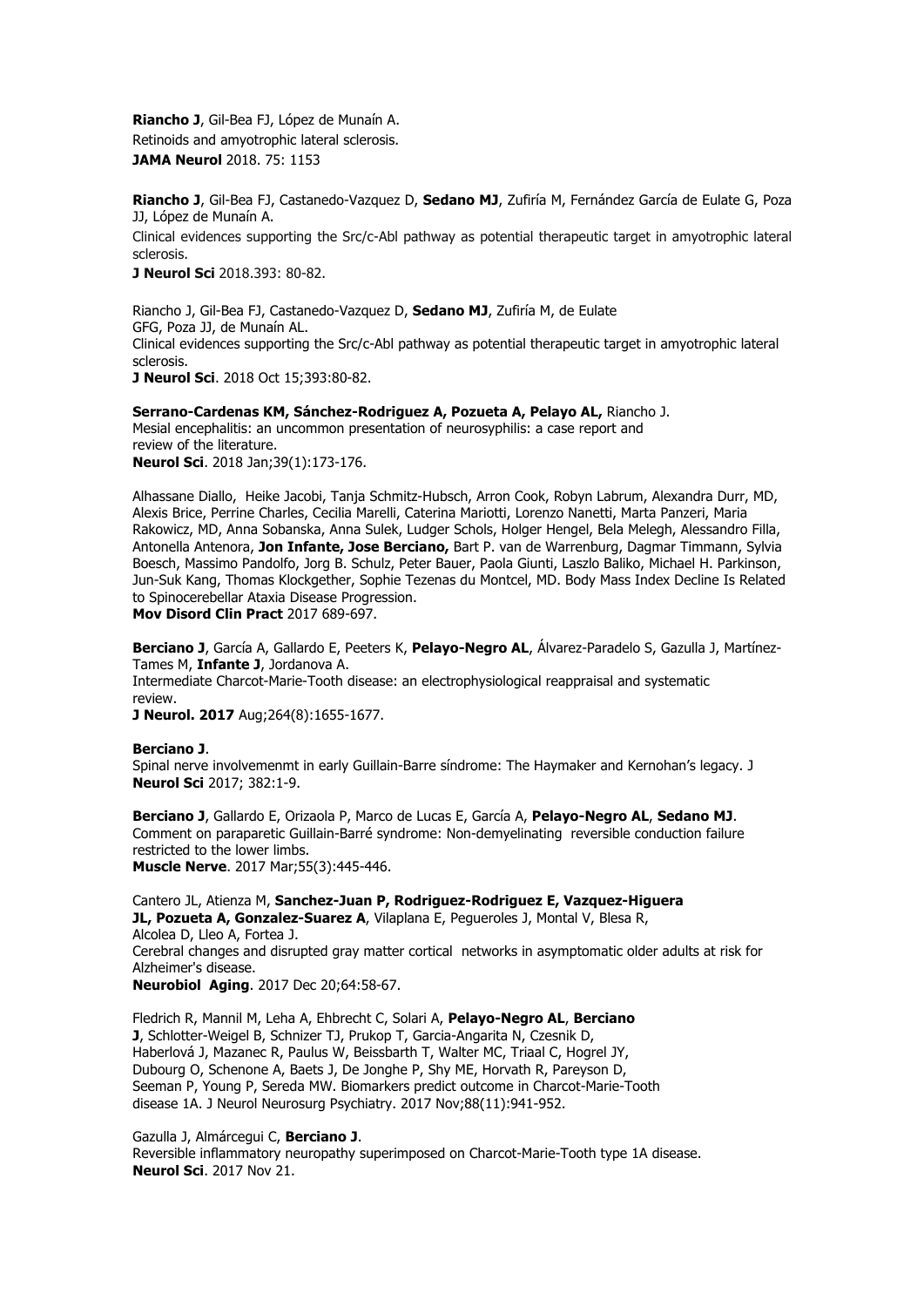Guadalupe T, Mathias SR, vanErp TGM, Whelan CD, Zwiers MP, Abe Y, Abramovic L, Agartz I, Andreassen OA, Arias-Vásquez A, Aribisala BS, Armstrong NJ, Arolt V, Artiges E, Ayesa-Arriola R, Baboyan VG, Banaschewski T, Barker G, Bastin ME, Baune BT, Blangero J, Bokde ALW, Boedhoe PSW, Bose A, Brem S, Brodaty H, Bromberg U, Brooks S, Büchel C, Buitelaar J, Calhoun VD, Cannon DM, Cattrell A, Cheng Y, Conrod PJ, Conzelmann A, Corvin A, Crespo-Facorro B, Crivello F, Dannlowski U, de Zubicaray GI, de Zwarte SMC, Deary IJ, Desrivières S, Doan NT, Donohoe G, Dørum ES, Ehrlich S, Espeseth T, Fernández G, Flor H, Fouche JP, Frouin V, Fukunaga M, Gallinat J, Garavan H, Gill M, **Suarez AG**, Gowland P, Grabe HJ, Grotegerd D, Gruber O, Hagenaars S, Hashimoto R, Hauser TU, Heinz A, Hibar DP, Hoekstra PJ, Hoogman M, Howells FM, Hu H, Hulshoff Pol HE, Huyser C, Ittermann B, Jahanshad N, Jönsson EG, Jurk S, Kahn RS, Kelly S, Kraemer B, Kugel H, Kwon JS, Lemaitre H, Lesch KP, Lochner C, Luciano M, Marquand AF, Martin NG, Martínez-Zalacaín I, Martinot JL, Mataix-Cols D, Mather K, McDonald C, McMahon KL, Medland SE, Menchón JM, Morris DW, Mothersill O, Maniega SM, Mwangi B, Nakamae T, Nakao T, Narayanaswaamy JC, Nees F, Nordvik JE, Onnink AMH, Opel N, Ophoff R, Paillère Martinot ML, Papadopoulos Orfanos D, Pauli P, Paus T, Poustka L, Reddy JY, Renteria ME, Roiz-Santiáñez R, Roos A, Royle NA, Sachdev P, **Sánchez-Juan P**, Schmaal L, Schumann G, Shumskaya E, Smolka MN, Soares JC, Soriano-Mas C, Stein DJ, Strike LT, Toro R, Turner JA, Tzourio-Mazoyer N, Uhlmann A, Hernández MV, van den Heuvel OA, van der Meer D, van Haren NEM, Veltman DJ, Venkatasubramanian G, Vetter NC, Vuletic D, Walitza S, Walter H, Walton E, Wang Z, Wardlaw J, Wen W, Westlye LT, Whelan R, Wittfeld K, Wolfers T, Wright MJ, Xu J, Xu X, Yun JY, Zhao J, Franke B, Thompson PM, Glahn DC, Mazoyer B, Fisher SE, Francks C.

Human subcortical brain asymmetries in 15,847 people worldwide reveal effects of age and sex. **Brain Imaging Behav**. 2017 Oct;11(5):1497-1514.

Montal V, Vilaplana E, Alcolea D, Pegueroles J, Pasternak O, González-Ortiz S, Clarimón J, Carmona-Iragui M, Illán-Gala I, Morenas-Rodríguez E, Ribosa-Nogué R, Sala I, Sánchez-Saudinós MB, García-Sebastian M, Villanúa J, Izagirre A, Estanga A, Ecay-Torres M, Iriondo A, Clerigue M, Tainta M, Pozueta A, González A, Martínez-Heras E, Llufriu S, Blesa R, **Sanchez-Juan P**, Martínez-Lage P, Lleó A, Fortea J. Cortical microstructural changes along the Alzheimer's disease continuum. **Alzheimers Dement**. 2017 Oct 31. pii: S1552-5260(17)33767-6.

Moreno F, Indakoetxea B, Barandiaran M, Caballero MC, Gorostidi A, Calafell F, Gabilondo A, Tainta M, Zulaica M, Martí Massó JF, López de Munain A, **Sánchez-Juan P**, Lee SE. The unexpected co-occurrence of GRN and MAPT p.A152T in Basque families: Clinical and pathological characteristics.

**PLoS One**. 2017 Jun 8;12(6):e0178093.

**Riancho J, Pozueta A**, Santos M, **Lage C**, Carril JM, Banzo I, Martínez-Rodriguez I, Gorno-Tempini M, **Sánchez-Juan P.**

Logopenic Aphasia due to a Strategic Stroke: New Evidence from a Single Case. **J Alzheimers Dis**. 2017;57(3):717-721.

**Riancho J, Vázquez-Higuera JL, Pozueta A, Lage C, Kazimierczak M, Bravo M,** Calero M, Gonalezález A, **Rodríguez E**, Lleó A, **Sánchez-Juan P**.

MicroRNA Profile in Patients with Alzheimer's Disease: Analysis of miR-9-5p and miR-598 in Raw and Exosome Enriched Cerebrospinal Fluid Samples. **J Alzheimers Dis**. 2017;57(2):483-491.

**Riancho J, Jiménez-López Y, Sánchez-de la Torre JR**, Pardina-Vilella L, **Sánchez-Juan P**. How much do Spanish clinicians know about dementia? **J Neurol Sci**. 2017 Jan 15;372:468-470.

Rossor AM, Carr AS, Devine H, Chandrashekar H, **Pelayo-Negro AL**, Pareyson D, Shy ME, Scherer SS, Reilly MM.

Peripheral neuropathy in complex inherited diseases: an approach to diagnosis. **J Neurol Neurosurg Psychiatry**. 2017 Oct;88(10):846-863.

**Sánchez-Juan P**, Seshadri S.

Dynamic measurements of β-amyloid accumulation: The early effect of APOE. **Neurology.** 2017 Sep 5;89(10):986-987.

**Sierra M,** Martínez-Rodríguez I, **Sánchez-Juan P, González-Aramburu I**, Jiménez-Alonso M, **Sánchez-Rodríguez A**, **Berciano J,** Banzo I, **Infante J**. Prospective clinical and DaT-SPECT imaging in premotor LRRK2 G2019S-associated